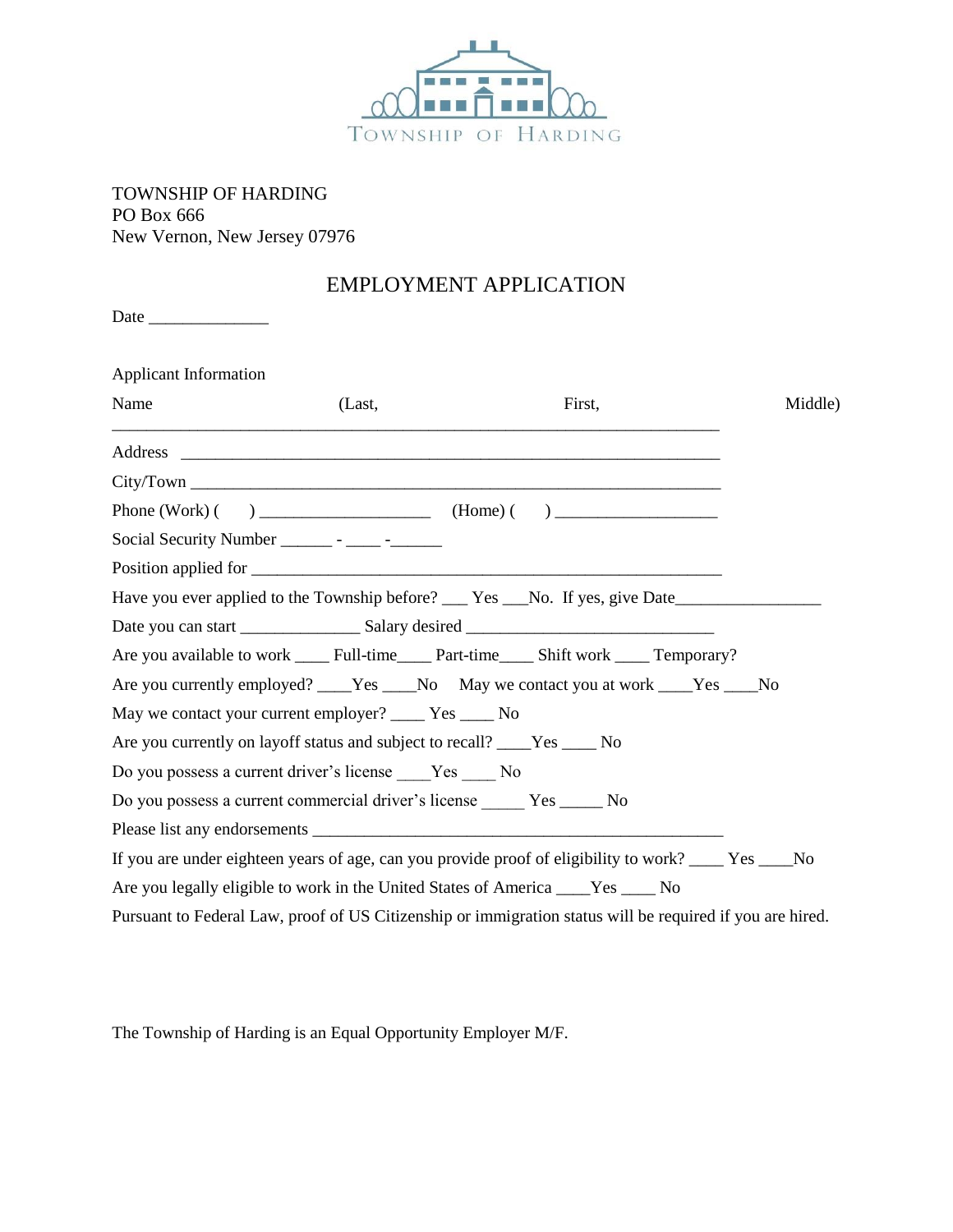**Employment History** This section must be completed even if you attach a resume. List your last four employers and major assignments within the same employer. Begin with the most recent. Include any military service and explain any gaps in employment in the space on this form marked Comments, located on the bottom of this page.

| Employer                                   | Date left<br>Date started                     |           | Work performed/  |  |
|--------------------------------------------|-----------------------------------------------|-----------|------------------|--|
| Address                                    | <b>Starting Salary</b>                        |           | responsibilities |  |
| Job Title                                  | <b>Final Salary</b>                           |           |                  |  |
| Reason for leaving                         |                                               |           |                  |  |
| Supervisor's name and phone number         |                                               |           |                  |  |
| May we contact for a reference ___Yes __No |                                               |           |                  |  |
| Employer                                   | Date started                                  | Date left | Work performed/  |  |
| Address                                    | <b>Starting Salary</b>                        |           | responsibilities |  |
| Job Title                                  | <b>Final Salary</b>                           |           |                  |  |
| Reason for leaving                         |                                               |           |                  |  |
| Supervisor's name and phone number         |                                               |           |                  |  |
| May we contact for a reference ___Yes __No |                                               |           |                  |  |
| Employer                                   | Date started                                  | Date left | Work performed/  |  |
| Address                                    | <b>Starting Salary</b><br><b>Final Salary</b> |           | responsibilities |  |
| Job Title                                  |                                               |           |                  |  |
| Reason for leaving                         |                                               |           |                  |  |
| Supervisor's name and phone number         |                                               |           |                  |  |
| May we contact for a reference ___Yes __No |                                               |           |                  |  |
| Employer                                   | Date started                                  | Date left | Work performed/  |  |
| Address                                    | <b>Starting Salary</b><br><b>Final Salary</b> |           | responsibilities |  |
| Job Title                                  |                                               |           |                  |  |
| Reason for leaving                         |                                               |           |                  |  |
| Supervisor's name and phone number         |                                               |           |                  |  |
|                                            |                                               |           |                  |  |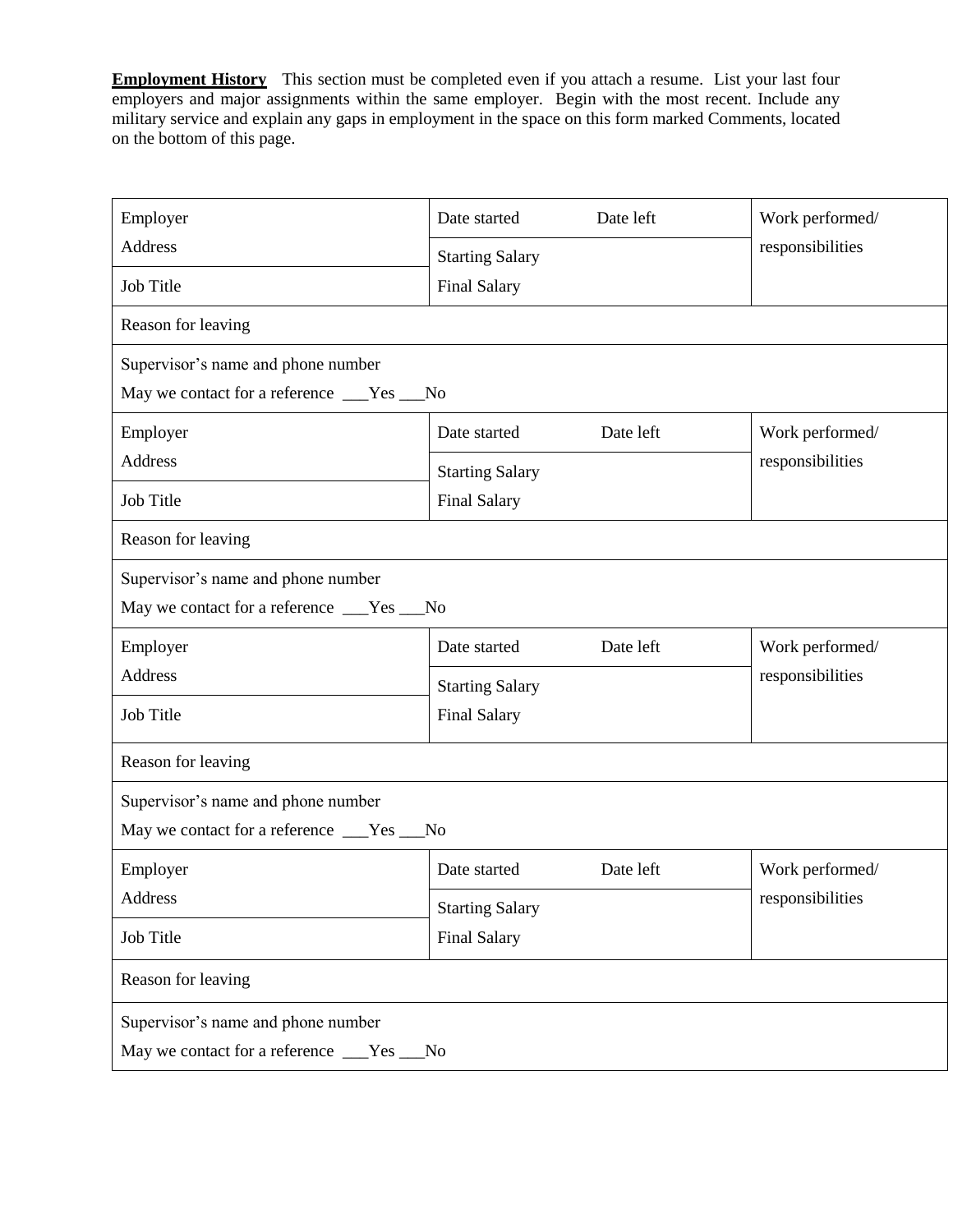Education Provide information on your formal schooling and education. Include elementary, secondary, and post-secondary education, if any. Include any formal vocational or professional education. For high school and post-secondary education, indicate any major or specialty, such as Academic, Business, or Trade.

| School     | Years completed<br>(Circle) | Graduated<br>(Circle) | Major Field |
|------------|-----------------------------|-----------------------|-------------|
| Elementary | 5 6 7 8                     | Yes No                | N/A         |
| High       | $1 \t2 \t3 \t4$             | Yes No                |             |
| College    | $1 \t2 \t3 \t4$             | Yes No                |             |
| Other      | $1 \t2 \t3 \t4$             | Yes No                |             |

Languages List any foreign languages you know and indicate your level of proficiency.

| Language | <b>Speak Some</b> | <b>Speak Fluently</b> | Read | Write |
|----------|-------------------|-----------------------|------|-------|
|          |                   |                       |      |       |
|          |                   |                       |      |       |
|          |                   |                       |      |       |

Special Skills & Experience State any special skills, experience, training, licenses, certifications or other factors that make you especially qualified for the position for which you are applying.

\_\_\_\_\_\_\_\_\_\_\_\_\_\_\_\_\_\_\_\_\_\_\_\_\_\_\_\_\_\_\_\_\_\_\_\_\_\_\_\_\_\_\_\_\_\_\_\_\_\_\_\_\_\_\_\_\_\_\_\_\_\_\_\_\_\_\_\_\_\_\_\_\_\_\_\_\_\_\_\_\_\_\_\_\_

\_\_\_\_\_\_\_\_\_\_\_\_\_\_\_\_\_\_\_\_\_\_\_\_\_\_\_\_\_\_\_\_\_\_\_\_\_\_\_\_\_\_\_\_\_\_\_\_\_\_\_\_\_\_\_\_\_\_\_\_\_\_\_\_\_\_\_\_\_\_\_\_\_\_\_\_\_\_\_\_\_\_\_\_\_

\_\_\_\_\_\_\_\_\_\_\_\_\_\_\_\_\_\_\_\_\_\_\_\_\_\_\_\_\_\_\_\_\_\_\_\_\_\_\_\_\_\_\_\_\_\_\_\_\_\_\_\_\_\_\_\_\_\_\_\_\_\_\_\_\_\_\_\_\_\_\_\_\_\_\_\_\_\_\_\_\_\_\_\_\_

Comments & Additional Information Is there any additional information about you we should consider? \_\_\_\_\_\_\_\_\_\_\_\_\_\_\_\_\_\_\_\_\_\_\_\_\_\_\_\_\_\_\_\_\_\_\_\_\_\_\_\_\_\_\_\_\_\_\_\_\_\_\_\_\_\_\_\_\_\_\_\_\_\_\_\_\_\_\_\_\_\_\_\_\_\_\_\_\_\_\_\_\_\_\_\_\_

\_\_\_\_\_\_\_\_\_\_\_\_\_\_\_\_\_\_\_\_\_\_\_\_\_\_\_\_\_\_\_\_\_\_\_\_\_\_\_\_\_\_\_\_\_\_\_\_\_\_\_\_\_\_\_\_\_\_\_\_\_\_\_\_\_\_\_\_\_\_\_\_\_\_\_\_\_\_\_\_\_\_\_\_\_

\_\_\_\_\_\_\_\_\_\_\_\_\_\_\_\_\_\_\_\_\_\_\_\_\_\_\_\_\_\_\_\_\_\_\_\_\_\_\_\_\_\_\_\_\_\_\_\_\_\_\_\_\_\_\_\_\_\_\_\_\_\_\_\_\_\_\_\_\_\_\_\_\_\_\_\_\_\_\_\_\_\_\_\_\_ \_\_\_\_\_\_\_\_\_\_\_\_\_\_\_\_\_\_\_\_\_\_\_\_\_\_\_\_\_\_\_\_\_\_\_\_\_\_\_\_\_\_\_\_\_\_\_\_\_\_\_\_\_\_\_\_\_\_\_\_\_\_\_\_\_\_\_\_\_\_\_\_\_\_\_\_\_\_\_\_\_\_\_\_\_

\_\_\_\_\_\_\_\_\_\_\_\_\_\_\_\_\_\_\_\_\_\_\_\_\_\_\_\_\_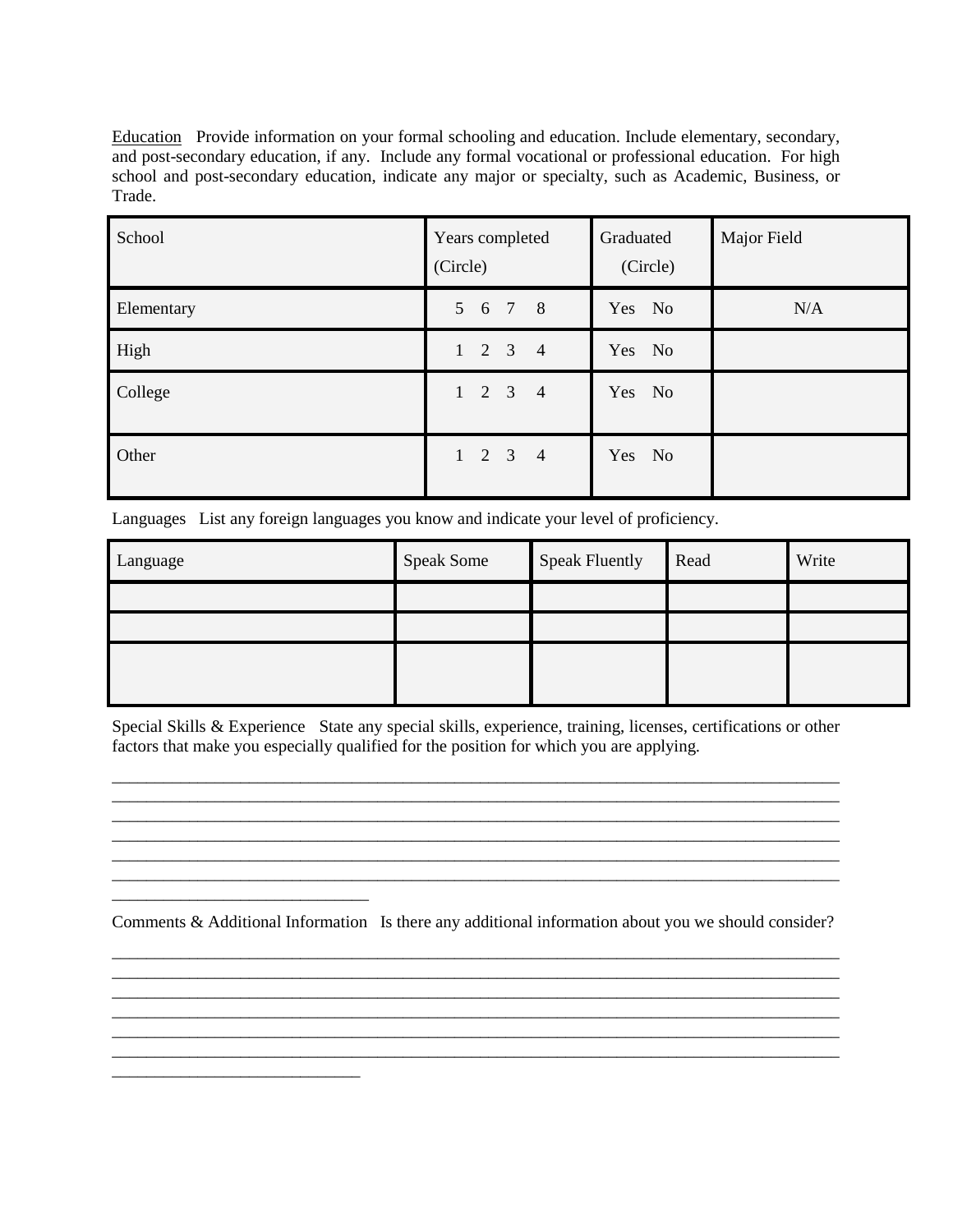References Provide the names, addresses and phone numbers of three people whom we may contact as a reference. They should not be relatives or former supervisors.

| Name & Address | Phone Number | <b>Years Known</b> |
|----------------|--------------|--------------------|
|                |              |                    |
|                |              |                    |
|                |              |                    |
|                |              |                    |
|                |              |                    |

Understandings and Agreements

As an applicant for a position with the Township of Harding, I understand and agree that I must provide truthful and accurate information in this application. I understand that my application may be rejected if any information is not complete, true and accurate. If hired, I understand that I may be separated from employment if the Township later discovers that information on this form was incomplete, untrue, or inaccurate. I give the Township of Harding the right to investigate the information I have provided, and to talk with former employers (except where I have indicated they may not be contacted). I give the Township the right to secure additional job-related information about me. I release the Township of Harding and its representatives from all liability for seeking such information. I understand that the Township of Harding is an equal-opportunity employer and does not discriminate in its hiring practices. I understand that the Township will make reasonable accommodations as required by the Americans with Disabilities Act. I understand that, if employed, I may resign at any time and that the Township may terminate me at any time in accordance with its established policies and procedures. No representatives of the Township may make any assurances to the contrary. I understand that any offer of employment may be subject to job-related medical, physical, drug, or psychological tests. I also understand that some positions may involve complete background and criminal checks.

Applicant's Signature Date Date

Conditions of Employment

*Please be advised that all offers of employment are conditional on the applicant passing a mandatory criminal background check and drug test. A pre-employment physical may also be required. Pursuant to our personnel policy, all job applicants are required to sign a consent form for drug testing and if the test results are positive and are not accounted for by the legal use of prescription or non-prescription drugs the applicant shall be ineligible for hire unless he/she can establish a legal basis for the use of the drug or controlled substance for which he/she tests positive. For your application to be considered, you must sign and date below.*

Applicant's Signature \_\_\_\_\_\_\_\_\_\_\_\_\_\_\_\_\_\_\_\_\_\_\_\_\_\_\_\_\_\_\_ Date \_\_\_\_\_\_\_\_\_\_\_\_\_\_\_\_\_\_\_\_\_\_\_